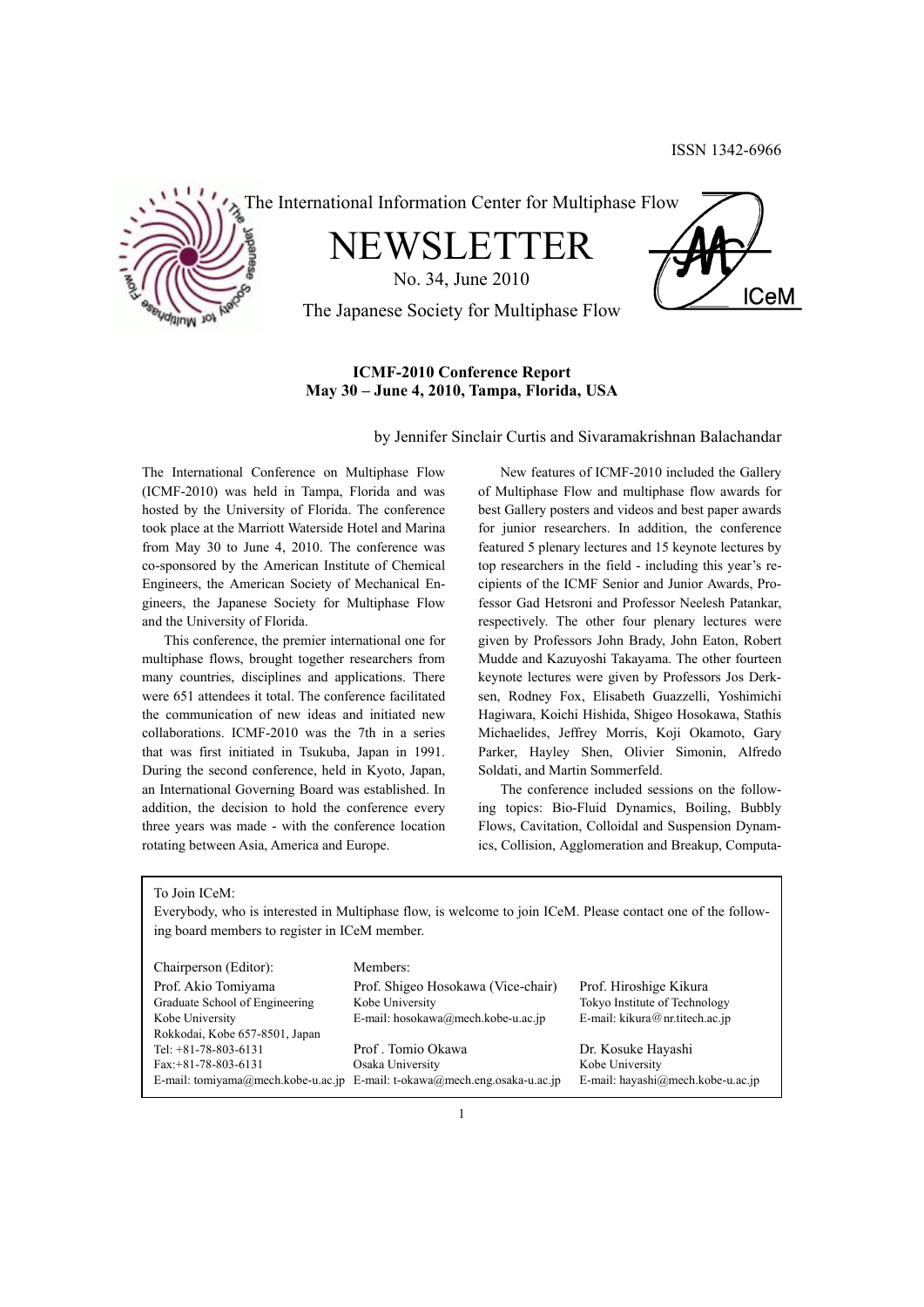tional Techniques for Multiphase Flows, Droplet Flows, Environmental and Geophysical Flows, Experimental Methods for Multiphase Flows, Fluidized and Circulating Fluidized Beds, Fluid Structure Interactions, Granular Media, Industrial Applications, Instabilities, Interfacial Flows, Micro and Nano-Scale Multiphase Flows, Microgravity in Two-Phase Flow, Multiphase Flows with Heat and Mass Transfer, Non-Newtonian Multiphase Flows, Particle-Laden Flows, Particle, Bubble and Drop Dynamics, and Reactive Multiphase Flows. These topics were organized in seven parallel sessions starting on Monday morning and ending on Friday at noon. There were 476 oral presentations in all.

 Poster sessions occurred on Monday, Tuesday and Thursday evening from 6:30pm to 8:00pm. There were approximately 270 posters in all. On Wednesday evening, the conference reception/dinner was held at the Florida Aquarium in Tampa, Florida. The Florida Aquarium is one of the top ten in the United States, and conference participants were able to view sharks, alligators, stingrays and penguins while enjoying delicious food. On Friday morning, the Senior and Junior ICMF Awards were announced, along with six ICMF-2010 conference awards (2 for the Gallery of Multiphase Flow videos, 2 for the Gallery of Multiphase Flow posters, and 2 for the best paper awards). In addition, the new location for ICMF 2013 was announced. The next meeting will take place during the last week of May in Jeju Island in South Korea. Professor Moo Hwan Kim of the Pohang University of Science and Technology will be the conference chair.

 The conference was organized with the great help of many individuals. The International Scientific Organizing Committee reviewed all the submitted abstracts, helped to publicize the conference, and assisted in the selection of keynote and plenary speakers. In addition, the Local Organizing Committee organized the Gallery of Multiphase Flow, technical sessions, student assistants, and judging for the conference awards. In addition, the conference manager, Ann Koralewski, as well as the Conference Department at the University of Florida, did an outstanding job in the conference management.

Prof. Jennifer Sinclair Curtis Prof. Sivaramakrishnan Balachandar Conference Co-Chairs University of Florida Gainesville, Florida, USA

# **18th International Conference on Nuclear Engineering (ICONE-18) May 17 – 21, 2010, Xi'an, China**

#### by Tomio Okawa

It is my great pleasure to report the successful conference, the 18th International Conference on Nuclear Engineering (ICONE-18), which was held in Xi'an, China on May 17–21, 2010. The conference was attended by about 880 participants from 23 countries (it may be interesting to note that the banquet hall was forced to be changed on short notice since the number of participants was greater than expected), and 802 presentations were made in the following 15 technical tracks: TRK 1 Plant Operations, Maintenance, Engineering, Modifications, Life Cycle and Balance of Plant, TRK 2 Component Reliability and Materials Issues, TRK 3 Structural Integrity, TRK 4 Nuclear Technology Applications and Innovations, TRK 5 Advanced Reactors, TRK 6 Safety And Security, TRK 7 Codes, Standards,

Licensing and Regulatory Issues, TRK 8 Fuel Cycle and Decommissioning, TRK 9 Thermal Hydraulics, TRK 10 Reactor Physics and Transport Theory, TRK 11 Nuclear Education, Public Acceptance and Related Issues, TRK 12 Instrumentation & Controls (I&C), TRK 13 Fusion Engineering, TRK 14 Panel Sessions, TRK 15 Student Paper Competition. Only from the track names, it may be obvious that the conference covered almost all the aspects of nuclear engineering that is indispensable to achieve sustainable development. Furthermore, 2 workshops (1. CFD workshop, 2. Codes and Standards Workshop), 5 panel sessions (1. Regulation, Codes and Standards, 2. Training, education and workforce for nuclear power development, 3. Sharing of best plant's operation and maintenance experiences, 4. Newly designed plants: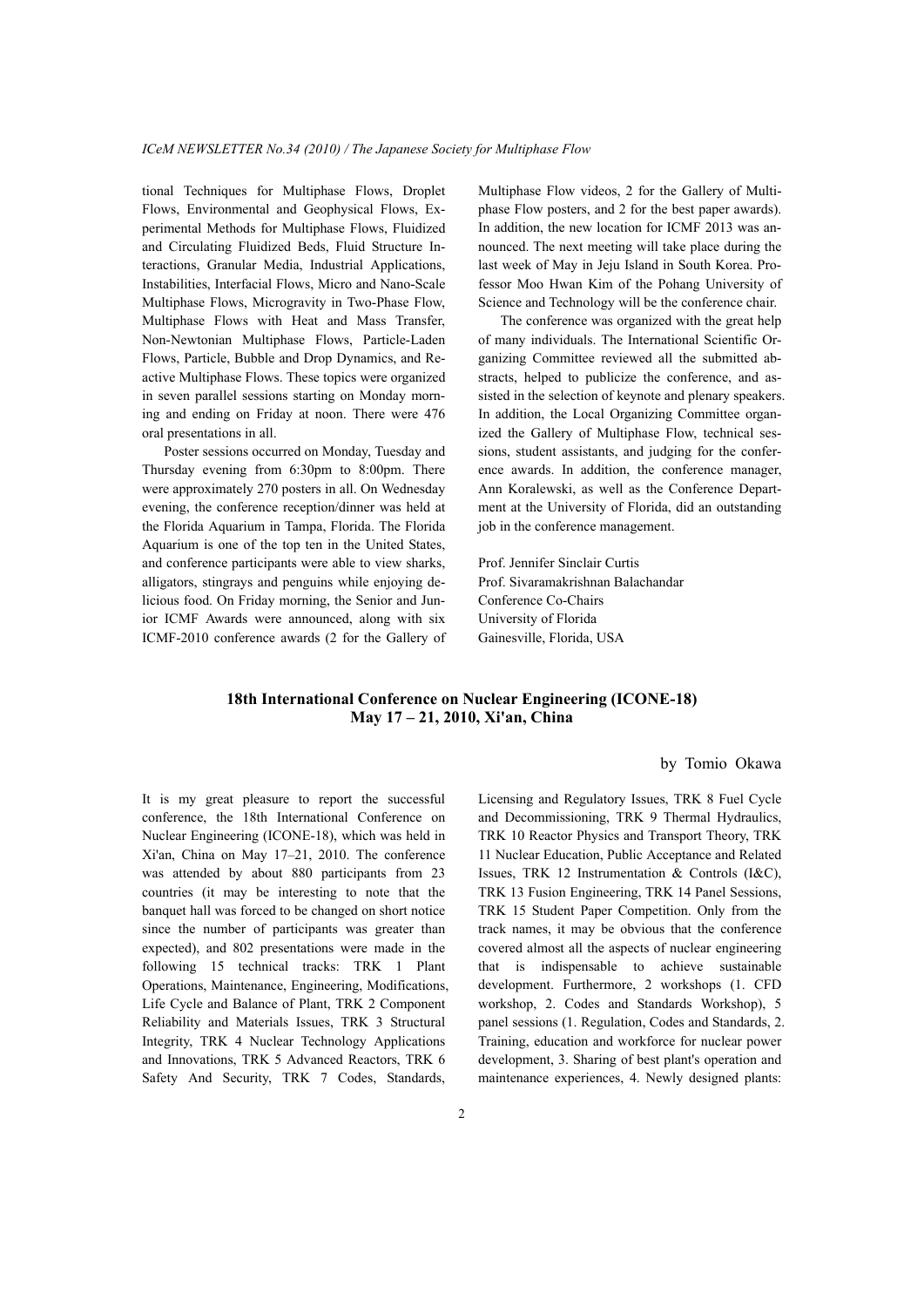Issues and challenges during construction, 5. Gen-IV Program), and 3 plenary sessions were held. The conference sponsors were the Chinese Nuclear Society (CNS), the American Society of Mechanical Engineers (ASME), The Japan Society of Mechanical Engineers (JSME), the China National Nuclear Corporation (CNNS), the China Guangdong Nuclear Power Group (CGN), Westinghouse, Toshiba, the Atomic Energy of Canada Limited (AECL), and the Mitsubishi Heavy Industries (MHI), and the conference was mainly organized by the School of Nuclear Science & Technology, Xi'an Jiaotong University.

 It is clearly not possible to report everything about this large and significant conference. Therefore, I would like to focus on TRK 15 Student Paper Competition, which was the highlight of the conference and contributed to the development of young researchers in the field of nuclear engineering as in the previous conferences. The 61 selected students were participated in the competition. They attended one of the two workshops on the first day, made poster and oral presentations, and visited Beijing together after the conference. They also served as chairpersons of the student session. In spite of the tight schedule, the quality of their presentations was very high and 12 outstanding students received the student competition awards (4 best paper awards, 4 best presentation awards, and 4 best poster awards). In addition, the Akiyama Medal was awarded to the Chinese student who received the best paper award. The award ceremony was held during the banquet, and the award winners received generous applause

from all the participants (unfortunately, only the silhouettes of award winners can be seen in Photo 1). It is believed that the competition was a good chance for the students not only to improve their technical skills but also to develop good relationships with foreign students, and that they will contribute to the future development of the nuclear engineering.

 The next ICONE (ICONE-19) will be held in Makuhari, Chiba, Japan on May 16–19, 2011 (The best season in Japan and the conference place is very close to the Tokyo Disney Resort). It is believed that the next conference will also be successful.

Prof. Tomio Okawa Member, Steering Committee of JSME Osaka University E-mail: t-okawa@mech.eng.osaka-u.ac.jp



Photo 1 Award ceremony of student paper competition held during the banquet.

# **ICOPE-09, International Conference on Power Engineering 2009 November, 16 – 20, 2009, Kobe, Japan**

by Hitoshi Asano

International Conference on Power Engineering 2009 (ICOPE-09) was successfully held in Kobe, Japan, November 16 – 19, 2009. The ICOPE is an international conference jointly organized by Japan Society of Mechanical Engineers (JSME), the American Society of Mechanical Engineers (ASME), and the Chinese Society of Power Engineering (CSPE) to discuss on power, energy, and environmental problems except nuclear engineering. The meeting has been chaired by Mamoru Ozawa of Kansai University, and co-chaired by Kefa Cen of Zhejiang University and William C. Stenzel of Sargent & Lundy, LLC.

 More than 370 researchers, scientists and engineers from 13 countries participated this conference.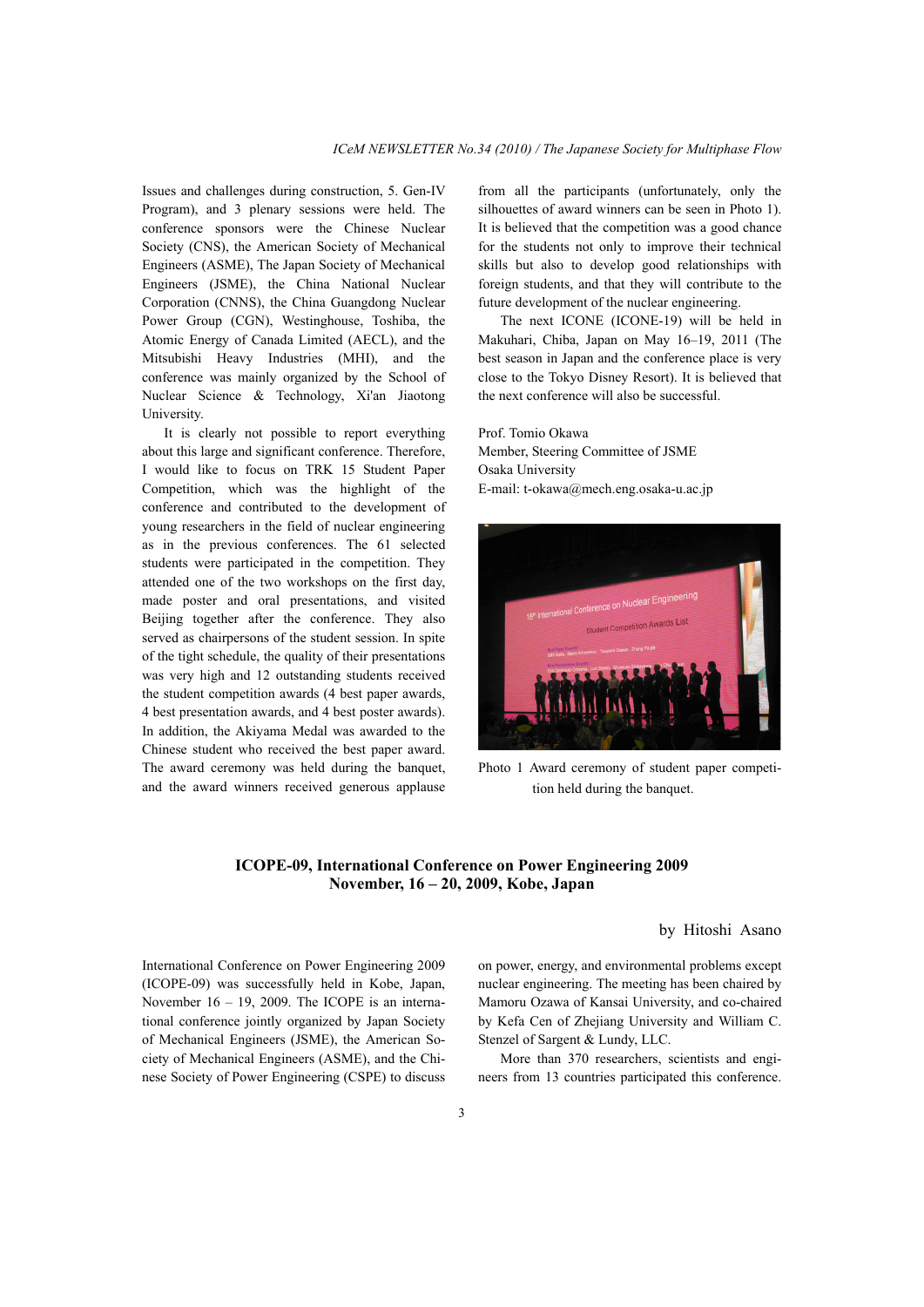About 36 percent of the participants were from companies, and about 52 percent were from universities. The first ICOPE had been held in Tokyo, Japan in 1993 as JSME-ASME Joint International Conference on Power Engineering. The next ICOPE had been held in Shanghai in 1995 jointly organized by JSME, ASME, and CSPE. After that, ICOPE was biyearly held in Tokyo (1997), San Francisco (1999), Xian (2001), Kobe (2003), Chicago (2005), and Hangzhou (2007). This ICOPE was the 9th one.

 The ICOPE covers both fundamental and applied topics categorized as follows, 1. Power Systems including IPP, PPS, deregulation, Stirling engine, internal combustion engine, 2. Distributed Energy Systems including micro grid, co-/tri- generation system, 3. Fuel Production and Utilization including coal, DME, methanol, GTL, 4. Advanced Combustion Technology, 5. Boilers, 6. Steam Turbines, 7. Gas Turbines, 8. Generators, 9. Components, Equipment and Auxiliaries, 10. Operations and Maintenance, 11. New Materials for Energy Systems, 12. Environmental Protection including carbon capture, emission regulation, 13. Renewable Energy including solar, wind, hydro, geothermal, ocean, biomass, 14. Energy Storage and Load Leveling, 15. Heat Pump Systems, 16. Hydrogen and Fuel Cells, 17. Economic and Environmental Aspect, 18. Safety and Security, 19. Experimental and Measuring Technique, 20. Other power-related topics. These topics are basically classified on kinds of system and equipment.

 A total of 222 papers and 3 plenary lectures had been presented in 67 technical sessions.

 After the opening, three plenary lectures from JSME, CSPE and ASME were presented. These titles are as follows.

**Teruo Nagai**, "IGCC Development in Japan -The Way to Demonstration Plant and Future Perspective-"

**Xiang Gao**, "Development of Multi-Pollutants Control Technology for Flue Gas from Power Plants in China"

**William Stenzel**, "The US Electrical Power Industry – A 2009 Perspective"

 In the general presentations, relatively many papers were on equipment and system development, and were presented by researchers and engineers in industrial field. As shown in a breakdown of participants, ICOPE is characterized by discussions among government, industry and academia. In the recent trend, a number of papers related to renewable energy and environmental protection is increasing, while main object is thermal power plant. In ICOPE-09, 55 papers, about 20 percent of the total, were on fuel cells and hydrogen, renewable energy, and environmental protection. In the papers from CSPE, there were a lot of papers on coal-fired power plant.

 The next ICOPE will be held in the next year 2011 in USA, hosted by ASME. Since basic research on multiphase flow phenomena must be needed for development in power and energy systems, and ICOPE will provide good opportunity for promoting collaborations among professional societies and enhancing technical exchanges, I would like you to consider attending the conference.

Prof. Hitoshi Asano Secretary general of ICOPE-09 Kobe University E-mail: asano@mech.kobe-u.ac.jp

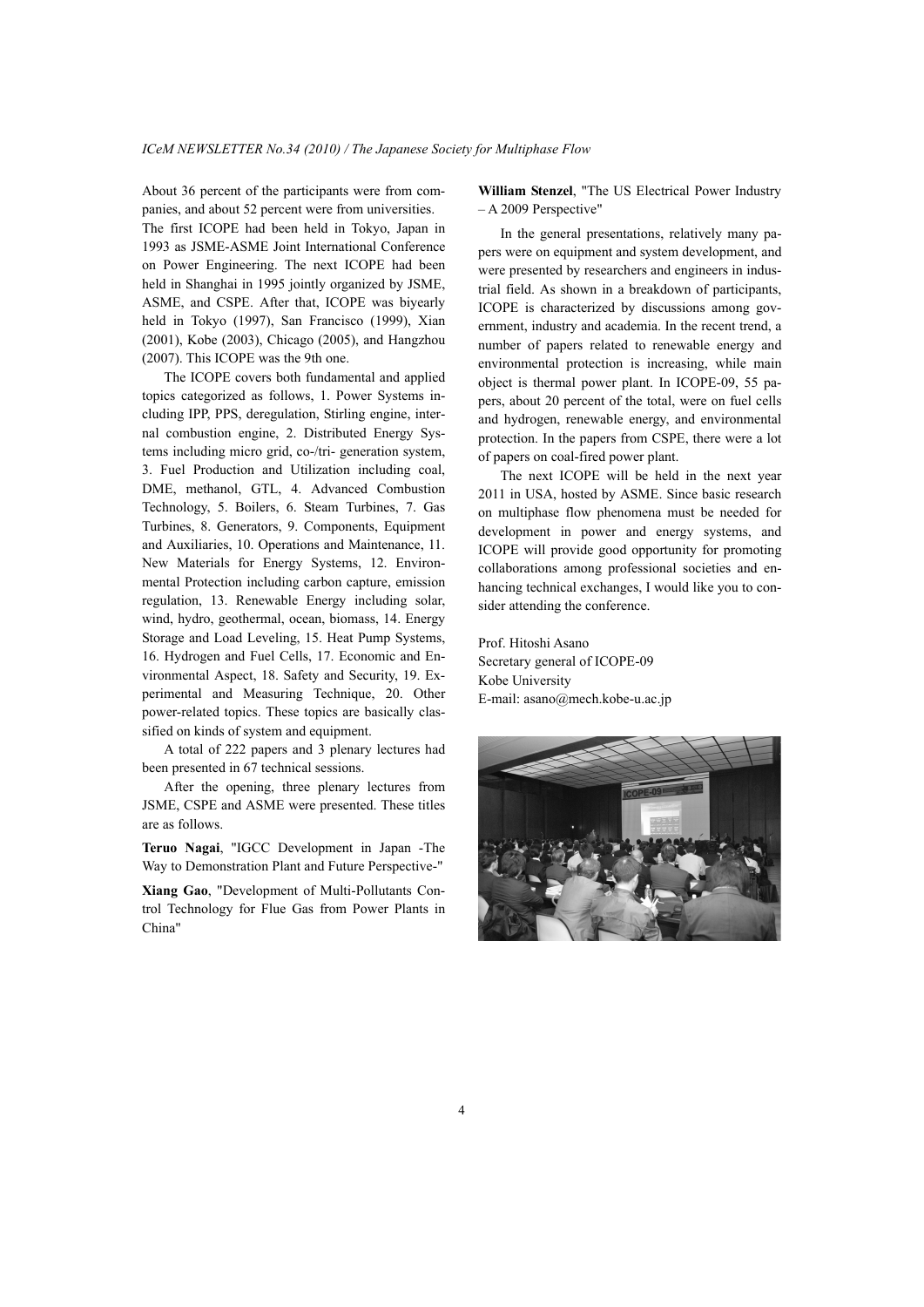# **Future Meetings**

Following list includes Conference Name, Place, Date and Contact.

| 40th Fluid Dynamics Conference and Exhibit<br>Chicago, Illinois, June 28 - July 1, 2010<br>http://www.aiaa.org/                                                                                                                                                                                               | 11th International Conference on Advanced<br><b>Computational Methods and Experimental Meas-</b><br>urements in Heat Transfer<br>Tallinn, Estonia, July 14 - 16, 2010                                                                                                                                                                            |
|---------------------------------------------------------------------------------------------------------------------------------------------------------------------------------------------------------------------------------------------------------------------------------------------------------------|--------------------------------------------------------------------------------------------------------------------------------------------------------------------------------------------------------------------------------------------------------------------------------------------------------------------------------------------------|
| 15th International Symposium on Application of<br><b>Laser Techniques to Fluid Mechanics</b>                                                                                                                                                                                                                  | http://www.wessex.ac.uk/10-conferences/heat-transfe<br>$r=2010.html$                                                                                                                                                                                                                                                                             |
| (LISBON 2010)<br>Lisbon, Portugal, July $5 - 8$ , 2010<br>Prof. António Moreira<br>Instituto Superior Técnico<br>Av. Rovisco Pais 1049 Lisboa, Portugal<br>Phone: +351 21 841 97 24<br>Fax: $+351$ 21 849 61 56<br>E-mail: llaser.editions@dem.ist.utl.pt<br>http://ltces.dem.ist.utl.pt/lxlaser/lxlaser2010/ | 7th International Conference on Heat Transfer,<br><b>Fluid Mechanics and Thermodynamics</b><br>(HEFAT2010)<br>Antalya, Turkey, July 19 - 21, 2010<br>Prof. Josua P Meyer<br>Department of Mechanical and Aeronautical Engi-<br>neering, University of Pretoria<br>Pretoria, South Africa<br>E-mail: josua.meyer@up.ac.za<br>http://www.hefat.net |

| <b>Executive Division of The Japanese Society for Multiphase Flow (2009)</b> |                                                                                                                                                                        |  |
|------------------------------------------------------------------------------|------------------------------------------------------------------------------------------------------------------------------------------------------------------------|--|
| President<br><b>Vice Presidents</b>                                          | T. Shakouchi (Mie University)<br>K. Mishima (Kyoto University)                                                                                                         |  |
|                                                                              | T. Kunugi (Kyoto University)<br>T. Saito (Shizuoka University)                                                                                                         |  |
| <b>Chair of Informatics Division</b>                                         | K. Michioku (Kobe University)                                                                                                                                          |  |
| Chair of Planning Division                                                   | F. Takemura (National Institute of Advanced Industrial Science<br>and Technology)                                                                                      |  |
|                                                                              | Chair of International Intercourse Division<br>K. Tsuchiya (Doshisha University)                                                                                       |  |
| Chair of General Affairs Division                                            | K. Tsujimoto (Mie University)                                                                                                                                          |  |
| Executive Office of $ISMF$                                                   | Gakujyutu Shuppan Insatu Co.<br>2-14-9 Kasugadenaka, Konohana-ku, Osaka, 554-0022, JAPAN<br>Tel: $+81-6-6466-1588$ Fax: $+81-6-6463-2522$<br>E-mail: office@jsmf.gr.jp |  |
|                                                                              | WWW homepage: http://www.jsmf.gr.jp/                                                                                                                                   |  |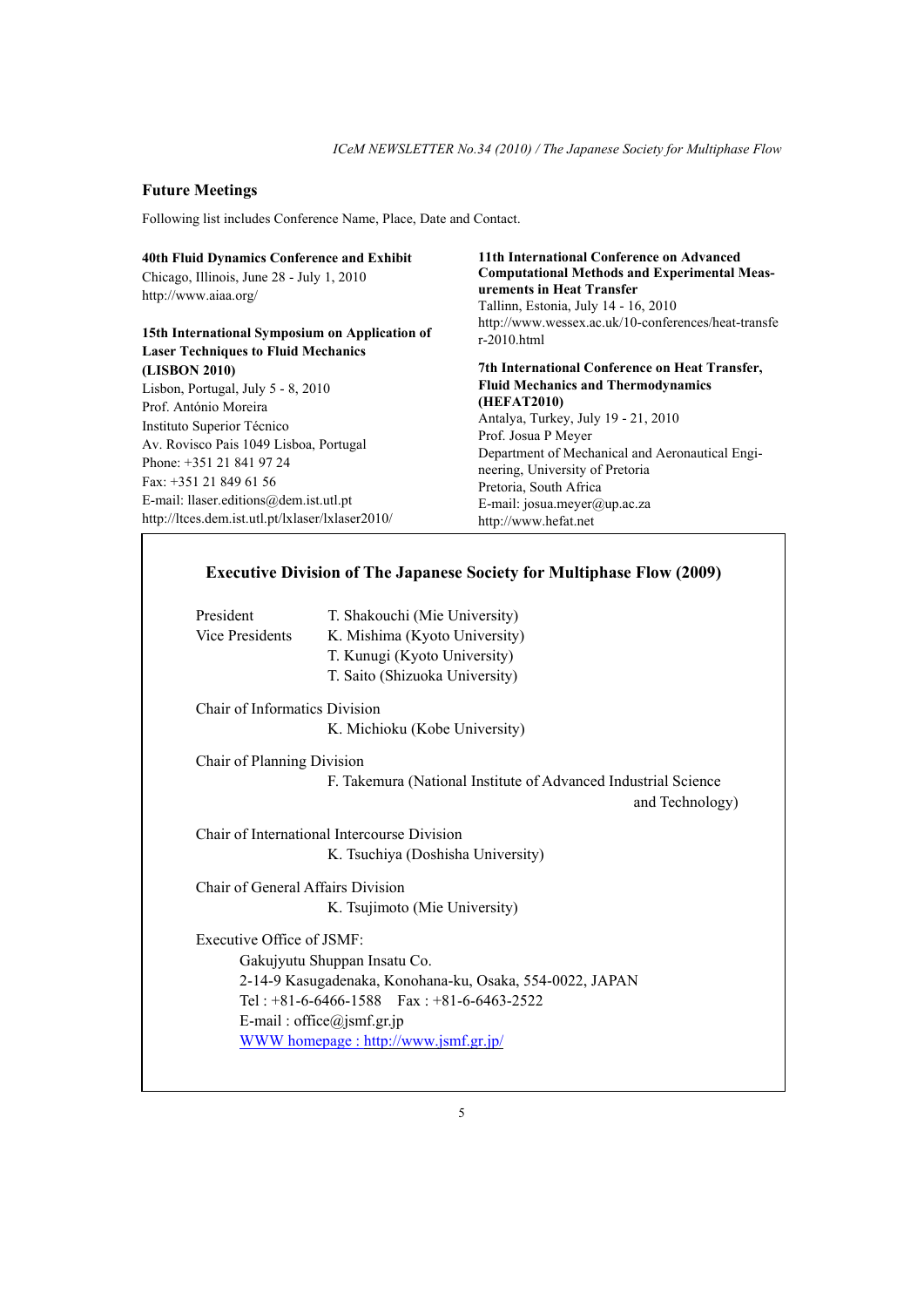### **12th International Conference on Magnetic Fluids**

Sendai, Japan, August 1 - 5, 2010 E-mail: icmf12@senkyo.co.jp http://www.senkyo.co.jp/icmf12/

## **International Heat Transfer Conference (IHTC-14)**

Wahington D.C., USA, August 8 -10, 2010 http://www.asmeconferences.org/IHTC14/

### **23rd European Conference on Liquid Atomization and Spray Systems (ILASS-Europe 2010)**

Brno, Czech, September 6 - 8, 2010 Dr. Matej Forman Energy Intitute Faculty of Mechanical Engineering Brno University of Technology Technická 2896/2 616 69 Brno, Czech Republic E-mail: info@ilasseurope2010.org http://www.ilasseurope2010.org/

#### **6th World Congress on Industrial Process Tomography (WCIPT6)**

Beijing, China, September 6 - 9, 2010 E-mail: wcipt6@ncepu.edu.cn http://www.isipt.org/wcipt/

# **Eighth International Conference on Advances in Fluid Mechanics**

**(Advances in Fluid Mechanics 2010)**  Algarve, Portugal, September 15 - 17, 2010 Conference Secretariat: Ms. Claire Shiell Wessex Institute of Technology Ashurst Lodge, Ashurst Southampton, SO40 7AA, UK Phone: + 44 (0) 238 029 3223, Fax:  $+44(0)$  238 029 2853 Email: cshiell@wessex.ac.uk http://www.wessex.ac.uk/10-conferences/afm-2010.ht ml

## **5th Symposium on Numerical Analysis of Fluid Flow and Heat Transfer**

Rhodes, Greece, September 19 - 25, 2010 http://web.ift.uib.no/~pawel/icnaam.html

## **Fifth International Topical Team Workshop on Two-Phase Systems for Ground and Space Applications**

Kyoto, Japan, September 26 - 29, 2010 Dr. Yulia Kabova

Microgravity Research Center Chimie- Physique E.P. CP 165-62 Universite Libre de Bruxelles Av F.D. Roosevelt 50 B-1050 Brussels Belgium E-mail: hti@ulb.ac.be Tel: +32-26503029, +32-26503143  $Fax + 32 2 650 31 26$ http://hti.ulb.ac.be/workshop-10/index.html

#### **The 3rd International Conference on Jets, Wakes and Separated Flows (ICJWSF-2010)**

Cincinnati, USA September 27 - 30, 2010 Marriott Kingsgate Conference Hotel http://www.icjwsfcinci2010.com/

#### **The 8th International Topical Meeting on Nuclear Thermal-Hydraulics, Operation and Safety (NUTHOS-8)**

Shanghai, China, October 10 - 14, 2010 NUTHOS-8 Office School of Nuclear Science and Engineering Shanghai Jiao Tong University 800 Dongchuan Road, 200240 Shanghai, China Phone: +86 21 3420 5056 Fax:+ 86 21 34205182 Email: nuthos-8@sjtu.edu.cn http://www.nuthos-8.org

## **2010 ANS Winter Meeting and Nuclear Technology Expo**

Las Vegas, USA, November 7 - 11, 2010 Technical Program Chair: Dr. Charles R. (Chip) Martin Senior Engineer, Defense Nuclear Facilities Safety Board http://www.new.ans.org/meetings/c\_1

## **Experimental fluid mechanics 2010**

Liberec, Czech Republic, November 24 - 26, 2010 KEZ/EFM-10 TU Liberec Studentská 2 461 17 Liberec 1, Czech Republic Phone: +420 48 535 3644, Tel.: +420 48 535 3406 E-mail: efm@tul.cz, emt@tul.cz http://orion.kez.tul.cz/efm/

### **2nd European Conference on Microfluidics (µFluÕ10)**

Toulouse, France, December 8 - 10 2010 http://www.microfluidique.insa-toulouse.fr/mf10.htm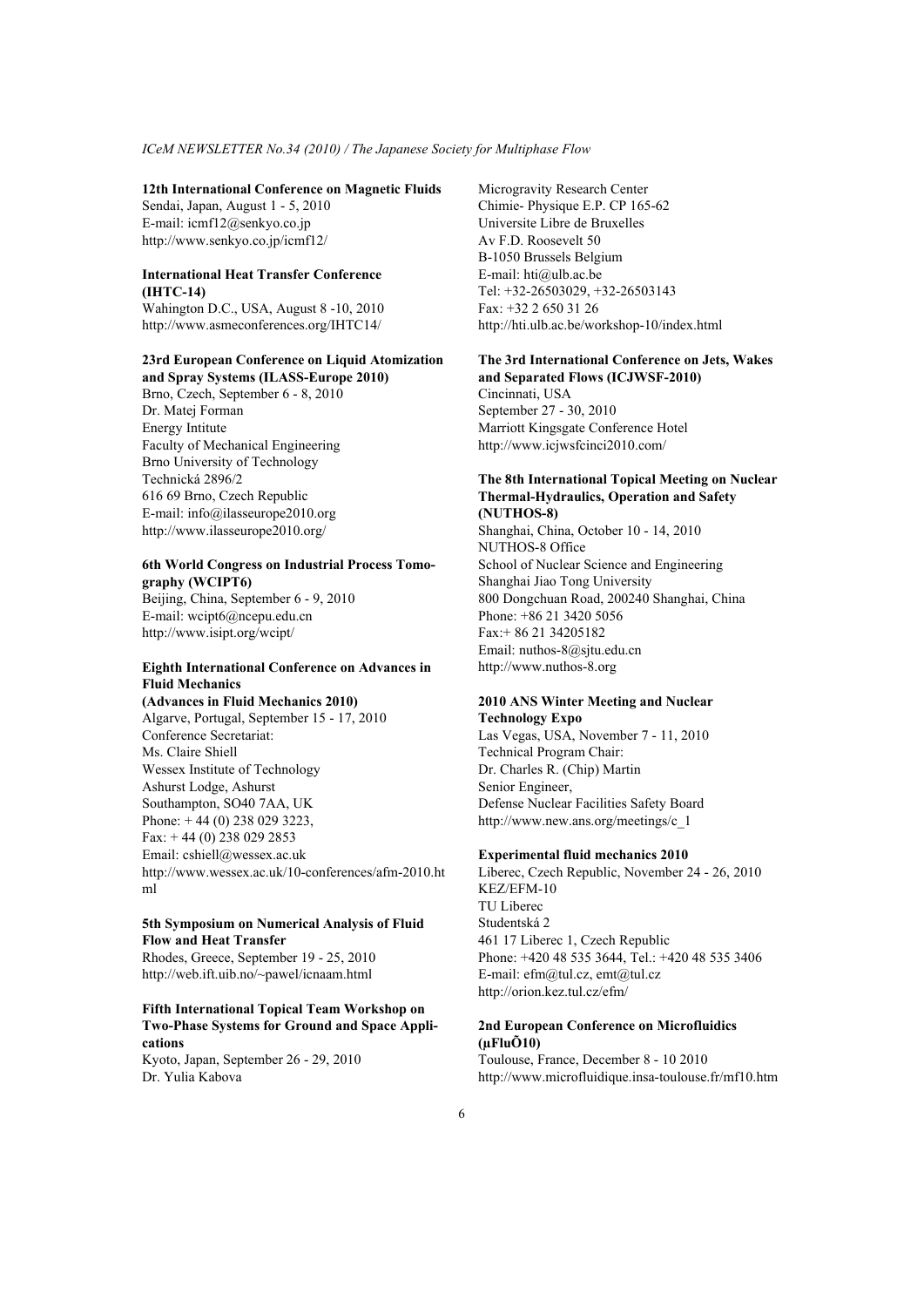--------------- 2011 ---------------

## **ICFMHTT 2011: "International Conference on Fluid Mechanics, Heat Transfer and Thermodynamics"**

Dubai, United Arab Emirates, January 25 - 27, 2011 http://www.waset.org/conferences/2011/dubai/icfmhtt

#### **The 8th ASME-JSME Thermal Engineering Joint Conference (AJTEC2011)**

Honolulu, Hawaii, USA, March 13 - 17, 2011 Prof. Koichi Hishida, Keio University E-mail: hishida@sd.keio.ac.jp Prof. James Klausner, University of Florida E-mail: klaus@ufl.edu Prof. Isao Satoh, Tokyo Institute of Technology, E-mail: satohi@mep.titech.ac.jp https://www.asmeconferences.org/AJTEC2011/

## **2011 International Conference on Fluid Dynamics and Thermodynamics Technologies (FDTT 2011)**

Bali, Indonesia, April 1 - 3, 2011 http://www.iacsit.org/fdtt/cfp.htm

#### **6th Subrata Chakrabarti International Conference on Fluid Structure Interaction**

Orlando, USA, May 9 - 11, 2011 http://www.wessex.ac.uk/11-conferences/fluidstructur einteraction-2011.html

#### **19th International Conference On Nuclear Engineering (ICONE19)**

Makuhari, Chiba, Japan, May 16 - 19, 2011 http://www.icone19.org/

#### **6th International Conference on Computational and Experimental Methods in Multiphase and Complex Flow**

Kos, Greece, June 15 - 17, 2011 http://www.wessex.ac.uk/11-conferences/multiphasef low-2011/page-2.html

#### **2011 ANS Annual Meeting**

Hollywood, USA, June 26 - 30, 2011 Program Chair: Dr. Charlotta E. Sanders Principal Nuclear Engineer, Holtec Center http://www.new.ans.org/meetings/c\_1

#### **ASME-JSME-KSME Fluids Engineering Conference 2011 (AJK2011)**

Hamamatsu, Japan, July 24 -29, 2011 Executive committee E-mail: dajk2011@ipc.shizuoka.ac.jp

### **7th International Symposium on Turbulent and Shear Flow Phenomena (TSFP-7)**  Ottawa, Canada, July 28 - 31, 2011

http://www.tsfp7.org/

## **14th International Topical Meeting on Nuclear Reactor Thermal Hydraulics (NURETH-14)**

Toronto, Ontario, Canada, September 25 - 29, 2011 Technical Program Chair: Jovica Riznic Canadian Nuclear Safety Commission 280 Slater, Ottawa, Ontario K1P 5S9, Canada Phone: (613) 943-0132 Fax: (613) 943-1292 Email: jovica.riznic@cnsc-ccsn.gc.ca http://cns-snc.ca/events/nureth-14/

## **The 8th JFPS international Symposium on Fluid Power**

Okinawa, Japan, October 25 - 28, 2011. http://www.jfps.jp/net/8thjfps/

#### **2011ANS/ENS International Winter Meeting and Nuclear Technology Expo**

Washington, DC, USA, October 30 - December 3, 2011 Program Chair: David R. Anderson Electric Boat Corporation http://www.new.ans.org/meetings/c\_1

## **7th Korea-Japan Symposium on Nuclear Thermal Hydraulics and Safety (NTHAS7)**

Chuncheon, Korea, November 14 - 17, 2010 http://www.nthas7.org/

#### --------------- 2012 ---------------

#### **11th World Filtration Congress (WFC11)**

Graz, Austria, April 14 - 18, 2012 Prof. Wilhelm Höflinger, Vienna University of Technology Prof. Gerd Mauschitz, Vienna University of Technology E-mail: info@wfc11.at http://www.wfc11.at

#### **2012 ANS Annual Meeting**

Chicago, USA, June 24 - 28, 2012 Program Chair: Ray Klann Argonne National Laboratory http://www.new.ans.org/meetings/c\_1